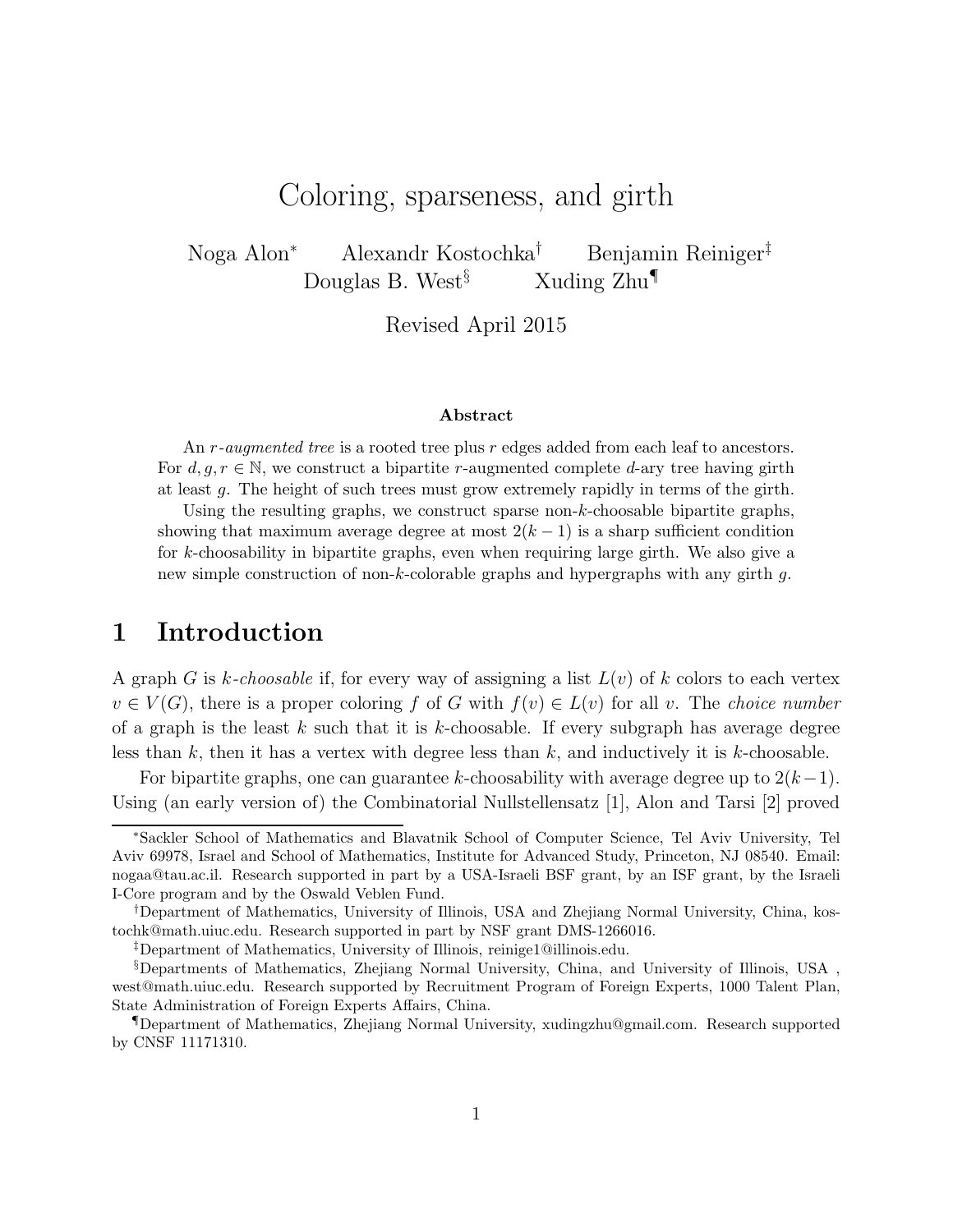Theorem 1.1 below, which implied the conjecture of [5] that planar bipartite graphs are 3 choosable. As mentioned in [2], another route to the result was subsequently noted by Bondy, Boppana, and Siegel, as follows. A kernel of a digraph is an independent set  $S$  containing a successor of every vertex outside S. If a graph G has an orientation  $D$  with maximum outdegree less than k, and every induced subdigraph of  $D$  has a kernel, then inductively  $G$ is k-choosable. Richardson [14] proved that every digraph with no odd cycle has a kernel. Hakimi [7] proved that G has an orientation with maximum outdegree at most  $k-1$  when all induced subgraphs have average degree at most  $2(k-1)$ .

**Theorem 1.1** ([2]). If G is a bipartite graph such that every subgraph has average degree at most  $2(k-1)$ , then G is k-choosable.

We show that Theorem 1.1 is sharp in a strong sense: we construct non-k-choosable bipartite graphs  $G$  such that after deleting any edge from  $G$ , all subgraphs of the remaining graph have average degree at most  $2(k-1)$ . Thus our graphs are  $(k+1)$ -choice-critical. Furthermore, such examples exist with arbitrarily large girth. We prove the following theorem.

**Theorem 1.2.** For  $q, k \in \mathbb{N}$ , there is a bipartite graph G with girth at least q that is not k-choosable even though every proper subgraph has average degree at most  $2(k-1)$ .

To prove this, we consider a new problem. Let an  $r$ -augmented tree be a graph consisting of a rooted tree (called the underlying tree) plus edges from each leaf to r of its ancestors (called augmenting edges). A complete d-ary tree of height m is a rooted tree whose internal vertices have d children and whose leaves have distance m from the root. For  $d, r, g \in \mathbb{N}$ , let a  $(d, r, g)$ -graph be a bipartite r-augmented complete d-ary tree with girth at least g.

**Theorem 1.3.** For  $d, r, g \in \mathbb{N}$ , there exists a  $(d, r, g)$ -graph.

In Section 2 we prove Theorem 1.3, and in Section 3 we give several applications. In Section 3.1 we present a simple construction of  $t$ -uniform hypergraphs with arbitrarily large girth and chromatic number, for all t. For  $t = 2$ , Erdős [3] used the probabilistic method to prove existence; see also [4, 8] for subsequent work. Explicit constructions followed in [11, 12, 13]. These are inductive and, except for [11], use hypergraphs with large edges. Using  $(d, r, g)$ -graphs (built inductively), our construction is non-inductive and does not involve hypergraphs with larger edges. Moreover, the same method provides explicit high girth hypergraphs of any uniformity based on  $(d, r, g)$ -graphs, without using hypergraphs (besides those constructed) in the process.

We prove Theorem 1.2 in Section 3.2. Stronger versions involving restricted list assignments are proved in Section 3.3. For example, when the lists at adjacent vertices are disjoint, every coloring chosen from the lists is proper. We extend the analysis of the graph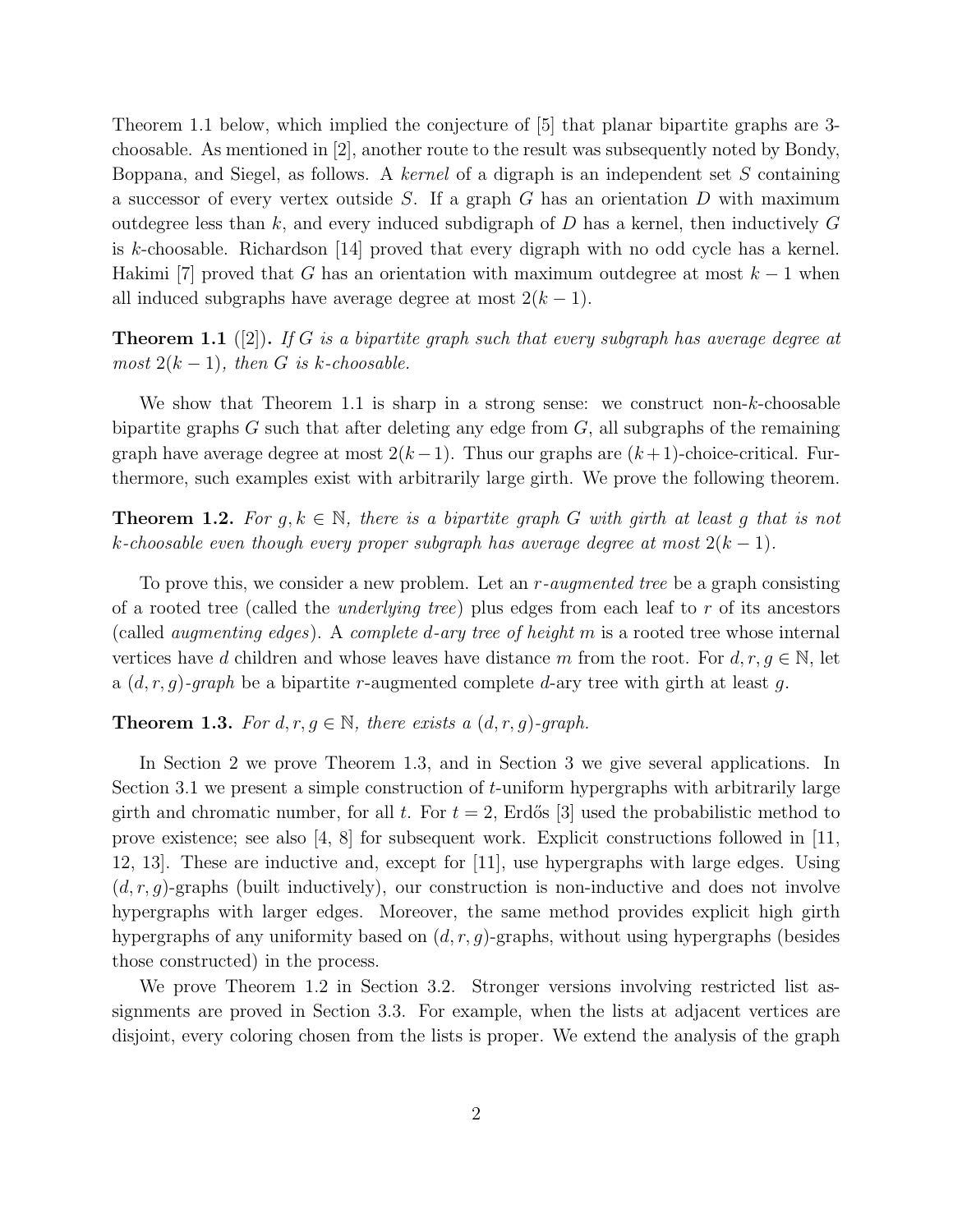constructed for Theorem 1.2 by constructing a  $k$ -list assignment in which any two adjacent lists have exactly one common color and yet no proper coloring can be chosen.

One can also restrict list assignments by bounding the size of the union of the lists. For bipartite graphs, a proper coloring can be chosen from any k-lists whose union has size at most  $2k - 2$ . We prove that this is sharp (for any girth) by constructing a bipartite graph with k-lists whose union has size  $2k - 1$  from which no proper coloring can be chosen.

Finally, in Section 4 we discuss the height of the trees used in Theorem 1.3. For fixed  $d \geq 2$  and  $r \geq 1$ , we show that the height must grow extremely rapidly in terms of the girth.

# 2 Augmented trees

In this section and throughout, we restrict g to be even. If there is a  $(d, r, g)$ -graph, then let  $m(d, r, q)$  denote the least height of the underlying tree in such a graph (otherwise, let  $m(d, r, g) = \infty$ ). Theorem 1.3 is the statement that  $m(d, r, g)$  is finite for all  $d, r, g \in \mathbb{N}$ . We prove this by double induction, using the following three lemmas.

**Lemma 2.1.** For  $d, r \in \mathbb{N}$ , we have  $m(d, r, 4) = 2r + 1$ .

**Lemma 2.2.** For  $g, d \in \mathbb{N}$  with g at least 4 and even,  $m(d, 1, g + 2) \leq 2 + m(d, d^2, g)$ .

**Lemma 2.3.** With d, r, g as above,  $m(d, r + 1, g) \le m_1 + m_2 - 1$ , where  $m_1 = 2 \frac{m(d, 1, g)}{2}$  $\frac{l,1,g)}{2}\Big|+1$ and  $m_2 = m(d^{m_1}, r, g)$ .

These three lemmas imply the finiteness of  $m(d, r, g)$  for all  $d, r, g \in \mathbb{N}$  with g even and at least 4. Letting  $P(r, g)$  denote the claim that  $m(d, r, g)$  is finite for all d, we prove  $P(r, g)$ by induction on q. As the base step,  $P(r, 4)$  holds for all r by Lemma 2.1. If  $P(r, q)$  holds for all r, then we prove  $P(r, g + 2)$  by induction on r: first  $P(1, g + 2)$  holds by Lemma 2.2 (using the truth of  $P(r, g)$  for all r), and then  $P(r + 1, g + 2)$  follows from  $P(r, g + 2)$  by Lemma 2.3 (since  $P(1, g + 2)$  also holds). This completes the proof of Theorem 1.3.

It remains to prove the three lemmas. Lemma 2.1 is trivial: just make each leaf adjacent to its r non-parent ancestors at odd distance from it in the tree.

*Proof of Lemma 2.2.* Let G' with underlying tree T' be a  $(d, d^2, g)$ -graph with height  $m(d, d^2, g)$ . Replace each leaf v of T' with a complete d-ary tree  $T_v$  of height 2 rooted at v. Replace the augmenting edges from  $v$  to its ancestors by letting the  $d^2$  lower endpoints be the leaves of  $T_v$  instead of v. This produces a 1-augmented complete d-ary tree G of height  $2+m(d, d^2, g)$ . Since each augmenting edge has had its lower endpoint moved two levels down, G is bipartite.

If G has a cycle C of length at most g, then C must contain an augmenting edge, say xy, with y being a leaf in the underlying tree T of G. Let v be the leaf in T' such that y is in  $T_v$ . Since  $d_G(y) = 2$ , the cycle C contains the edge yy' of  $T_v$  incident with y. Contracting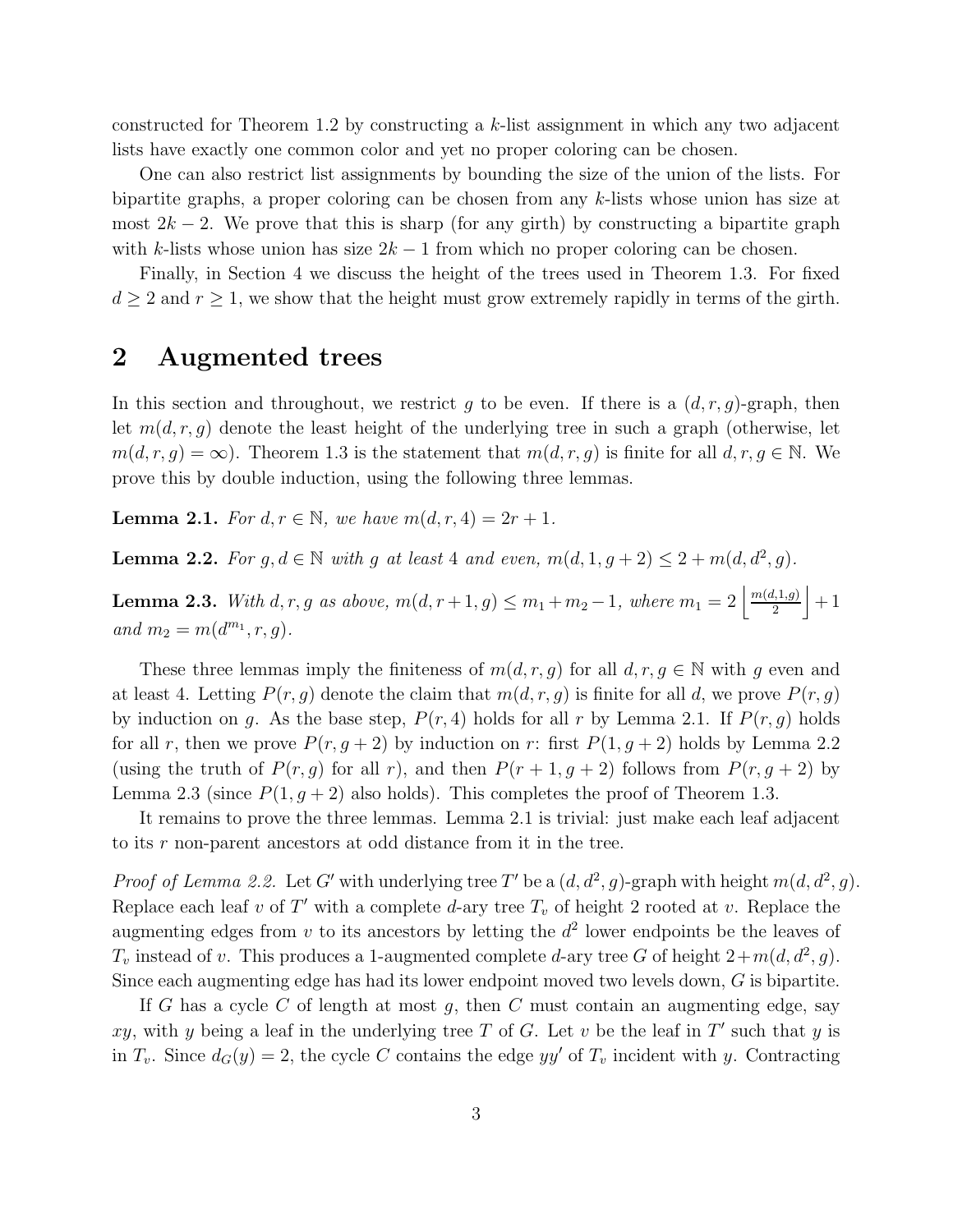the added subtrees of height 2 into leaves of  $T'$  contracts  $C$  to a closed walk  $C'$  in  $G'$  of length less than  $g$ . Since  $C'$  traverses edge  $vx$  only once, the remaining walk from  $x$  to  $v$ along  $C'$  contains a path that with vx completes a cycle of  $G'$  having length less than  $g$ , a contradiction. Thus G has no cycles of length less than  $q + 2$ .  $\Box$ 

*Proof of Lemma 2.3.* Fix r. Assuming for all d and g that  $m(d, r, g)$  and  $m(d, 1, g)$  are finite, let  $m_1 = 2 \lfloor m(d,1,g)/2 \rfloor + 1$  and  $m_2 = m(d^{m_1},r,g)$ . Note that  $m_1$  is the least odd integer that is at least  $m(d, 1, g)$ . We construct the desired graph G from two graphs  $G_1$  and  $G_2$ .

For  $G_1$  we use a  $(d, 1, g)$ -graph having height  $m_1$ . If  $m(d, 1, g)$  is odd, then  $m_1 = m(d, 1, g)$ and we use a shortest  $(d, 1, g)$ -graph. If  $m(d, 1, g)$  is even, then  $m_1 = m(d, 1, g) + 1$ , and we form  $G_1$  from d copies of a shortest  $(d, 1, g)$ -graph by adding a new root having the roots of those graphs as children.

For  $G_2$ , let  $d' = d^{m_1}$ , and consider a  $(d', r, g)$ -graph H having height  $m_2$ . Let  $G_2$  be an induced subgraph of  $H$  formed by starting from the root of the underlying tree of  $H$  and keeping only  $d$  children of each included vertex, except that all  $d'$  children are kept at the last level. Thus  $G_2$  has an underlying tree T' of height  $m_2$ , and deleting the  $d^{m_2-1}d'$  leaves of T' yields a complete d-ary tree of height  $m_2 - 1$ . All ancestors in H of a leaf of T' appear in  $T'$ , so each leaf of  $T'$  has r ancestors as neighbors in  $G_2$ .

Now we construct G from  $G_1$  and  $G_2$ . In  $G_2$ , let  $S(u)$  be the star consisting of a vertex u at level  $m_2-1$  and its d' leaf children. Replace each  $S(u)$  with a copy  $G_1(u)$  of the graph  $G_1$ , so that the  $d'$  leaves in  $G_1$  each become one of the leaves in  $S(u)$ , inheriting the r augmenting edges that were incident to that leaf in  $G_2$ . We call the augmenting edges obtained from  $G_2$ in this way long edges; the augmenting edges in  $G_1(u)$  are short edges.

The underlying tree in our construction thus has two parts. The top part is the tree  $T'$ for  $G_2$  without its bottom level; it has height  $m_2 - 1$ . The bottom part, with height  $m_1$ , consists of copies of  $G_1$ . Each leaf has one incident short edge from  $G_1$  and r incident long edges inherited from  $G_2$ . Thus G is an  $(r + 1)$ -augmented complete d-ary tree of height  $m_1 + m_2 - 1$ . When replacing one of the r augmenting edges from a leaf of  $G_2$  by a long edge, the difference in the heights of the endpoints increases by  $m_1 - 1$ . Since  $m_1$  is odd, this change is even, so  $G$  is bipartite.

A cycle C in G that contains no long edges is a cycle in a copy of  $G_1$  and hence has length at least g. When C contains a long edge, contracting a subtree  $G_1(u)$  into a star  $S(u)$ contracts C to a closed walk C' in  $G_2$  using an augmenting edge e. Since leaves of  $G_1(u)$ correspond bijectively to leaves of  $S(u)$ , the edge e is not repeated in C'. Hence the other walk in  $C'$  joining its endpoints contains a path that completes a cycle with  $e$ . Since this is a cycle in  $G_2$  and has length at least g, also C has length at least g.

This completes the proof of Lemma 2.3 and Theorem 1.3.

 $\Box$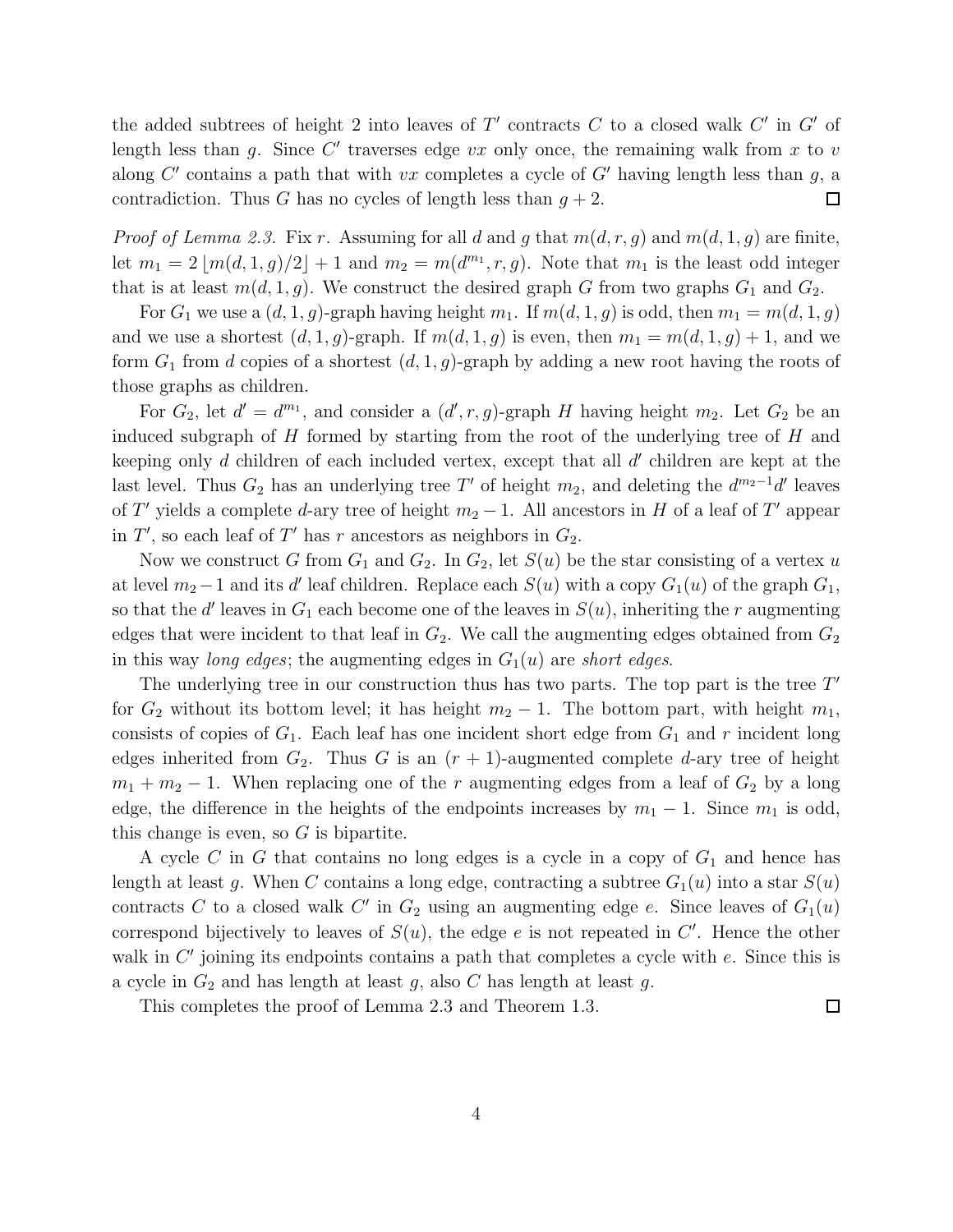## 3 Applications

In a complete k-ary tree, a full path is a path from the root to a leaf. Let  $[k] = \{1, \ldots, k\}$ . A |k|-coloring is a k-coloring using the colors in |k|.

Definition 3.1. Given an ordering of the children at each internal vertex, the vertices of a complete k-ary tree with height  $m$  correspond naturally to the strings of length at most m from the alphabet  $[k]$ . Define an edge-coloring  $\phi$  by letting the color of each edge from parent x to child y be the index of y in the ordering of the children of x (note that  $\phi$  is not a proper coloring). For a [k]-coloring f of the vertices of T, a full path P is an f-path if the color of each non-leaf vertex on  $P$  equals the color of the edge to its child on  $P$ .

Whenever f is a [k]-coloring of a complete k-ary tree, there is a unique f-path: just start from the root and repeatedly follow the descending edge whose color matches the color of the current vertex. Similarly, every full path is an  $f$ -path for some  $[k]$ -coloring  $f$ .

### 3.1 Large chromatic number and girth

As mentioned in the introduction, there exist  $t$ -uniform hypergraphs with large chromatic number and girth. Our  $(d, r, g)$ -graphs provide a remarkably simple such construction. It has the benefits of being non-recursive (once  $(d, r, g)$ -graphs are constructed), and not involving hypergraphs as inputs to the construction. Thus unlike the earlier constructions which use hypergraphs to provide high girth graphs, the method described here constructs high girth graphs and hypergraphs using only graphs.

**Theorem 3.2** ([3, 4, 12, 13, 11, 8]). For k,  $q, t \in \mathbb{N}$ , there is a t-uniform hypergraph with girth at least g and chromatic number larger than k.

*Proof.* Let G be a  $(k, (t-1)k+1, 2g)$ -graph with underlying tree T having leaf set L. Let  $V' = V(T) - L$ . For  $v \in L$ , consider the full path P ending at v. Among the  $(t - 1)k + 1$ neighbors of v via augmenting edges, the pigeonhole principle yields a set of t neighbors of v whose descending edges along  $P$  have the same color; let  $e_v$  be such a set of vertices in  $V'$ . Let H be the t-uniform hypergraph with vertex set  $V'$  and edge set  $\{e_v: v \in L\}$ .

Any  $[k]$ -coloring f of V' yields a unique f-path in T, ending at some leaf v. As a coloring of H, this makes the edge  $e_v$  monochromatic. Hence H has no proper k-coloring.

Let C be a shortest cycle in H, with edges  $e_1, \ldots, e_l$  in order and vertex  $x_i$  chosen from  $e_{i-1} \cap e_i$  (subscripts modulo l). Since C is a shortest cycle,  $x_1, \ldots, x_l$  are distinct. Each edge of H consists of neighbors of a single leaf of T via augmenting edges; let  $v_i$  be the common leaf neighbor of the vertices in  $e_i$ . Form C' in G by replacing each edge  $e_i$  of C by the copy of  $P_3$  in G having endpoints  $x_{i-1}$  and  $x_i$  and midpoint  $v_i$ . Since for each leaf of T we formed exactly one edge in H, the leaves  $v_1, \ldots, v_l$  are distinct. Hence C' is a cycle, and its length is twice that of C. By the choice of G as a  $(d, k, 2g)$ -graph, H has girth at least g.  $\Box$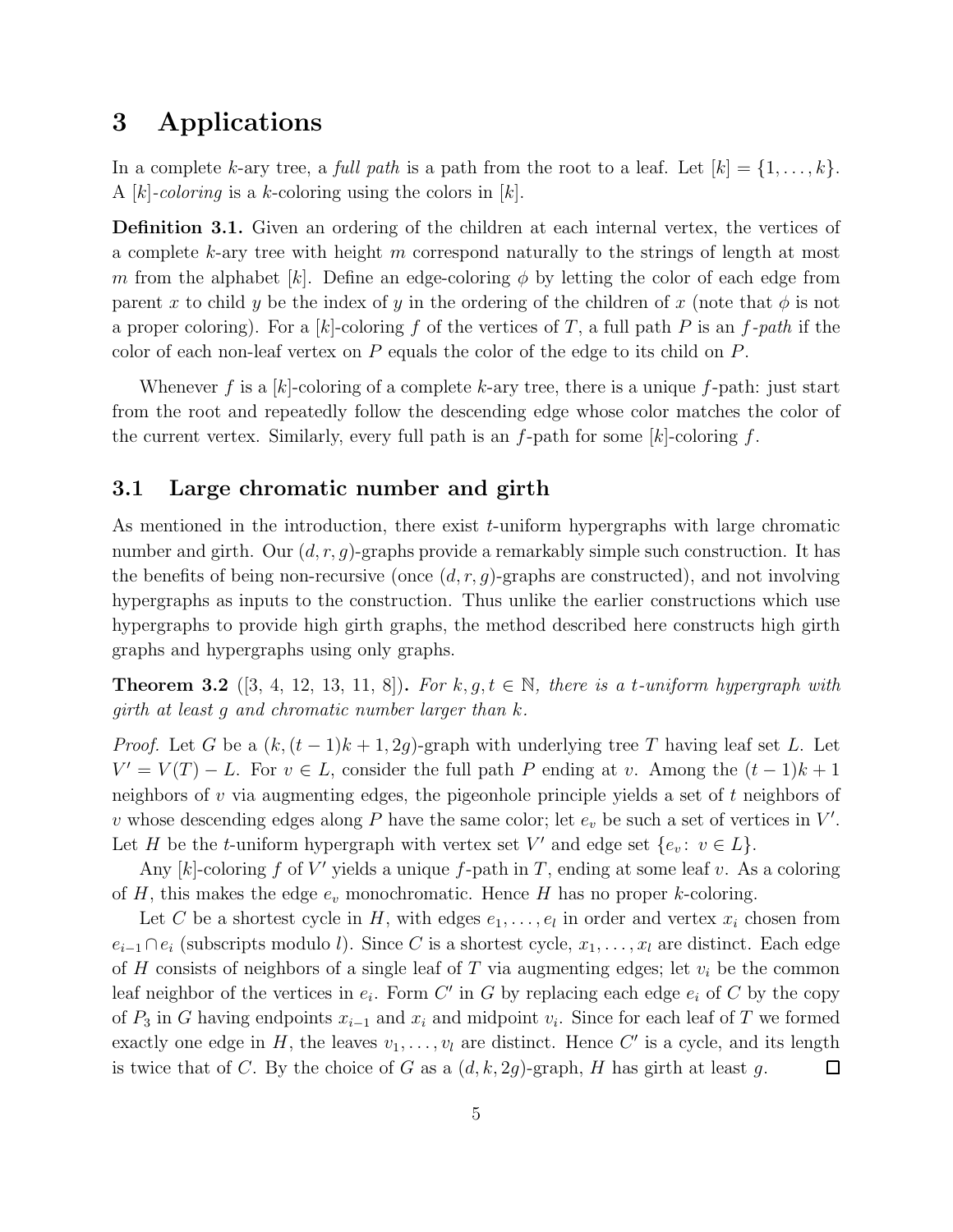The hypergraph H in Theorem 3.2 satisfies  $|E(H)| = |L| = k^h$  and  $|V(H)| = |V'| = \frac{k^h - 1}{k-1}$  $\frac{x^{n}-1}{k-1},$ where  $h = m(k, (t-1)k+1, 2g)$ . Hence  $|E(H)| = (k-1)|V(H)|+1$ . However, H may have (and actually does have) dense subgraphs. For  $t = 2$ , we provide a different construction, inductive, of sparse graphs with large girth and chromatic number. A graph  $G$  is sparse when it has a small value of the *maximum average degree*, defined to be  $\max_{H\subseteq G}\frac{\sum_{v\in V(H)}d_H(v)}{|V(H)|}$  $\frac{V(H)^{\alpha_H(\mathfrak{o})}}{|V(H)|}$ . Our construction has asymptotically lowest average degree even in the broader class of trianglefree graphs. This follows from the lower bound by Kostochka and Stiebitz [9]: every kchromatic triangle-free graph has maximum average degree at least  $2k - o(k)$ .

**Definition 3.3.** Let G be a  $(d, r, g)$ -graph with a specified ordering of the d children at each non-leaf vertex of the underlying tree T. The corresponding reduced  $(d, r, g)$ -graph H is obtained from G as follows: given the coloring  $\phi$  of  $E(G)$  from Definition 3.1, form H from G by deleting at each non-root internal vertex  $v$  of T the subtree under the descending edge whose color under  $\phi$  is the same as the color of the edge to the parent of v. Each non-leaf vertex of  $H \cap T$  has degree d in T, and  $\phi$  is a proper edge-coloring of  $H \cap T$ .

The reduced  $(d, r, g)$ -graph with underlying tree T associated with the edge-coloring  $\phi$ as in Definition 3.3 still has a unique f-path for any proper  $[d]$ -coloring f of T.

**Theorem 3.4.** For k,  $q \in \mathbb{N}$ , there is a graph with girth at least q that is not k-colorable and has maximum average degree at most  $2(k-1)$ .

*Proof.* For fixed g, we construct such a graph  $J_k$  by induction on k. For the basis step, let  $J_2$  be an odd cycle of length at least g. Given  $J_{k-1}$ , let  $r = |V(J_{k-1})|$ .

Let H be a reduced  $(k, (r-1)k+1, g)$ -graph, with underlying tree T and edge-coloring  $\phi$ . For each leaf v of T, consider the full path P ending at v. By the pigeonhole principle, some  $r$  neighbors of  $v$  in  $H$  (via augmenting edges) have the same color on their descending edges along P. Keep the augmenting edges from  $v$  to one such set and delete the other augmenting edges. The resulting graph  $H'$  is a reduced  $(k, r, g)$ -graph.

Next replace each leaf v of H' with a copy of  $J_{k-1}$ ; each vertex in the copy for v inherits exactly one augmenting edge of  $H'$  from v. This is the graph  $J_k$ . The edge to v in T disappears; vertices at the level just before the leaves no longer have edges to children.

Any proper  $[k]$ -coloring f of  $V(T)$  yields a unique f-path; it ends at some leaf v. Because it is an f-path, the colors on the vertices match the colors on the descending edges. Let Q be the copy of  $J_{k-1}$  corresponding to v in  $J_k$ . By the construction of  $J_k$ , there is a fixed color c that appears on the neighbor in  $V(T)$  of each vertex in Q. Since  $J_{k-1}$  is not  $(k-1)$ -colorable, we cannot complete a proper k-coloring of  $J_k$ .

A cycle in one copy of  $J_{k-1}$  has length at least g. For any other cycle C in  $J_k$ , contracting each copy of  $J_{k-1}$  to a single vertex yields a closed walk  $C'$  in  $H'$  using some augmenting edge. Since each vertex in a copy of  $J_{k-1}$  inherits only one augmenting edge, each augmenting edge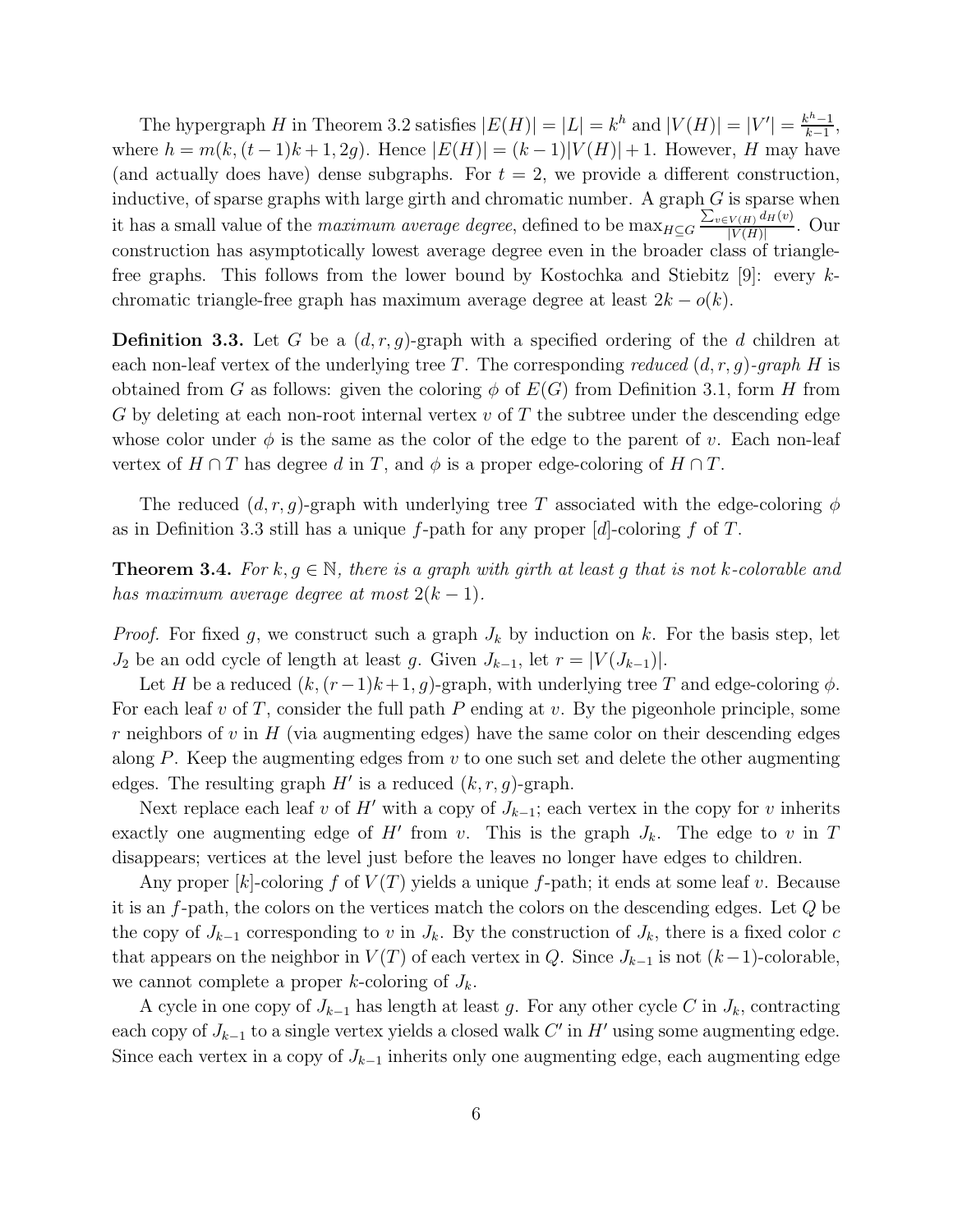is used only once in  $C'$ . Hence as in the proof of Lemma 2.3,  $C'$  contains a cycle in  $H'$ . This cycle has length at least  $g$ , so C has length at least  $g$ .

For the maximum average degree, consider a subgraph F, and let  $F' = F - V(T)$ . Being contained in copies of  $J_{k-1}$ , the graph F' has average degree at most  $2(k-2)$ . Augmenting edges add at most 1 to the degree of each vertex of  $F'$  and hence at most 2 to the degree-sum in F for each vertex in F'. Working upward in T, each added vertex in F adds at most  $k-1$ downward edges, which contributes at most  $2(k-1)$  to the degree-sum. The root may add k downward edges, but the lowest vertex added from T adds fewer than  $k - 1$ . Thus the degree-sum is at most  $2(k-1)$  per vertex of F.  $\Box$ 

#### 3.2 Choosability

A modification of the construction in Theorem 3.4 yields non-k-choosable bipartite graphs that are as sparse as can be. As noted in Theorem 1.1, every bipartite graph with maximum average degree at most  $2(k-1)$  is k-choosable. Hence the graphs we construct in Theorem 1.2 with just one extra edge are  $(k + 1)$ -choice-critical.

It is well known (since [5]) that a bipartite graph consisting of two even cycles sharing one vertex is not 2-choosable; indeed, it is 3-choice-critical.

**Theorem 1.2.** For  $k \geq 2$  and  $g \geq 4$ , there is a bipartite graph  $G_k$  with girth at least g that is not k-choosable even though every proper subgraph has average degree at most  $2(k-1)$ .

*Proof.* We proceed by induction on  $k$  for even  $q$ . To count edges in subgraphs, we will orient  $G_k$  and count edges by their tails. The orientation gives each vertex outdegree  $k-1$  except a designated root vertex, which has outdegree  $k$ , and every vertex will be reachable from the root. Thus  $G_k$  will have  $(k-1)|V(G_k)|+1$  edges, and every proper subgraph will have smaller outdegree at some vertex and thus have average degree at most  $2(k - 1)$ .

Let  $G_2$  be the graph consisting of two g-cycles sharing one vertex, which is the root. Orient  $G_2$  consistently along each of the two cycles. The desired properties hold.

For  $k \geq 3$ , suppose that  $G_{k-1}$  has all the desired properties. Let  $r = |V(G_{k-1})| - 1$ , and let H' be a reduced  $(k, r, 2g)$ -graph, with underlying tree T. We modify the bipartite graph H' slightly to guarantee that  $G_k$  will be bipartite. Let  $(A, B)$  be the bipartition of  $G_{k-1}$ , with A containing the root, and let  $a = |A| - 1$  and  $b = |B|$ . Each leaf v in T has  $a + b$ incident augmenting edges. Let  $A(v)$  denote some set of a of these edges. For the remaining b augmenting edges incident to  $v$ , move their endpoints in the tree one step closer to  $v$  along the full path to v. Let  $B(v)$  denote this new set of b augmenting edges at v. Let H be the resulting graph; H is a reduced  $(k, r, g)$ -graph except for not being bipartite.

Form  $G_k$  from H by adding a copy of  $G_{k-1}$  for each leaf v of T, merging v with the root of  $G_{k-1}$ , with each vertex of A in the copy of  $G_{k-1}$  (other than the root) inheriting one edge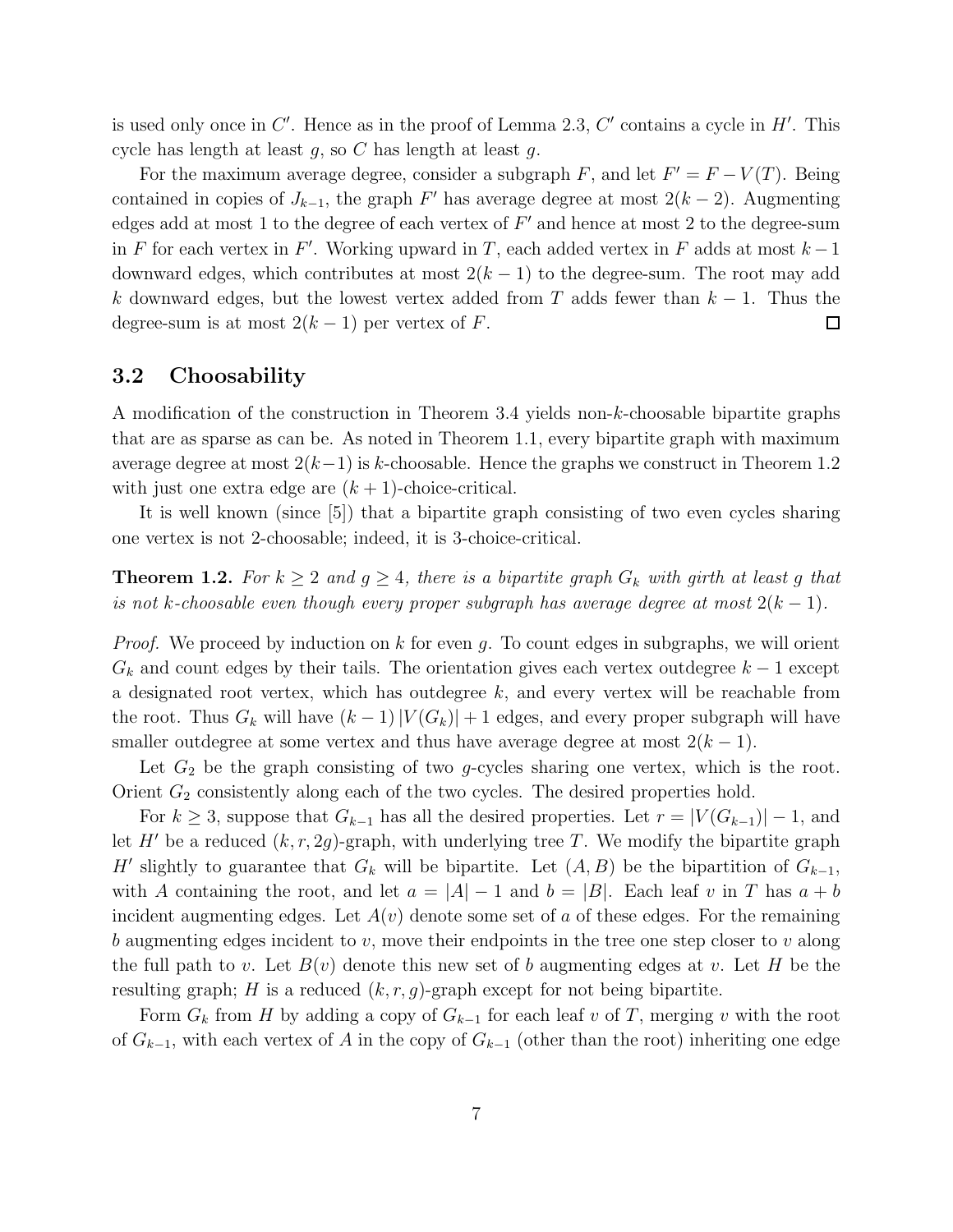of  $A(v)$  and each vertex of B in the copy of  $G_{k-1}$  inheriting one edge of  $B(v)$ . Since the vertices of B have odd distance from v in  $G_{k-1}$ , this guarantees that  $G_k$  is bipartite.

Designate the root of T as the root of  $G_k$ . Orient the edges of T away from the root, keep the orientation guaranteed by the induction hypothesis on the copies of  $G_{k-1}$ , and orient the augmenting edges away from the copies of  $G_{k-1}$ . Because H' is a reduced  $(k, r, 2g)$ -graph, every vertex has outdegree  $k - 1$  except that the root has outdegree  $k$ .

A cycle in a copy of  $G_{k-1}$  has length at least g. Let C be a cycle in  $G_k$  that is not in  $G_{k-1}$ . Contracting each copy of  $G_{k-1}$  in G to a single vertex turns C into a closed walk C' in H. Since each vertex in a copy of  $G_{k-1}$  has only one augmenting edge, C' contains a cycle in  $H$ . This cycle has length at least  $g$ , so  $C$  has length at least  $g$ .

Let L' be an assignment of lists of size  $k-1$  to  $G_{k-1}$  such that  $G_{k-1}$  is not L'-colorable and none of these lists intersects [k]. Form a list assignment L for  $G_k$  as follows. Put  $L(x) = [k]$ for each non-leaf vertex x in  $V(T)$ . For each leaf  $v \in V(T)$  and each vertex w of  $V(G_{k-1}),$ let  $w_v$  denote the copy of w in the copy of  $G_{k-1}$  at v. Let P be the full path in T ending at v. Let  $L(w_v) = L'(w) \cup \{c\}$ , where c is the color on the edge of P descending from the neighbor of  $w_v$  in  $V(P)$ . In particular, when w is the root, the added color is the color on the edge of  $T$  reaching  $v$ .

Let f be a coloring of  $G_k$  with  $f(u) \in L(u)$  for  $u \in V(G_k)$ . If f is proper on T, then since  $f(x) \in [k]$  for  $x \in V(T)$ , there is a unique f-path P in T. In the copy of  $G_{k-1}$  for the leaf v at the end of  $P$ , the color c that was added to each list is now forbidden in a proper coloring, leaving the list  $L'(w)$  at  $w_v$ . By the choice of  $L'$ , a proper coloring cannot be completed from these lists.  $\Box$ 

#### 3.3 Restricted list colorings

As described in the introduction, we now strengthen Theorem 1.2 by proving non-choosability results for restricted list assignments. We consider both restrictions on the intersections of adjacent lists and restrictions on the size of the union of the lists.

Every graph is L-colorable (by choosing arbitrarily) when adjacent vertices have disjoint lists, but L-colorability may fail when adjacent lists are almost disjoint. List coloring with intersection constraints on adjacent lists has been studied by Kratochvíl, Tuza, and Voigt [10] and by Füredi, Kostochka, and Kumbhat  $[6]$ . We next strengthen Theorem 1.2 by showing that our graph  $G_k$  there fails to be L-colorable for a particular k-list assignment L such that  $|L(u) \cap L(v)| = 1$  for every edge uv.

**Theorem 3.5.** Fix  $g \in \mathbb{N}$  with  $g \equiv 4 \pmod{6}$ . For  $k \geq 2$ , the bipartite graph  $G_k$  with girth at least g constructed in Theorem 1.2 admits a k-list assignment L such that  $G_k$  is not L-colorable despite satisfying  $|L(u) \cap L(v)| = 1$  for all  $uv \in E(G_k)$ .

*Proof.* For  $k = 2$ , let u be the common vertex of the two cycles in  $G_2$ . Set  $L(u) = \{1, 2\}$ .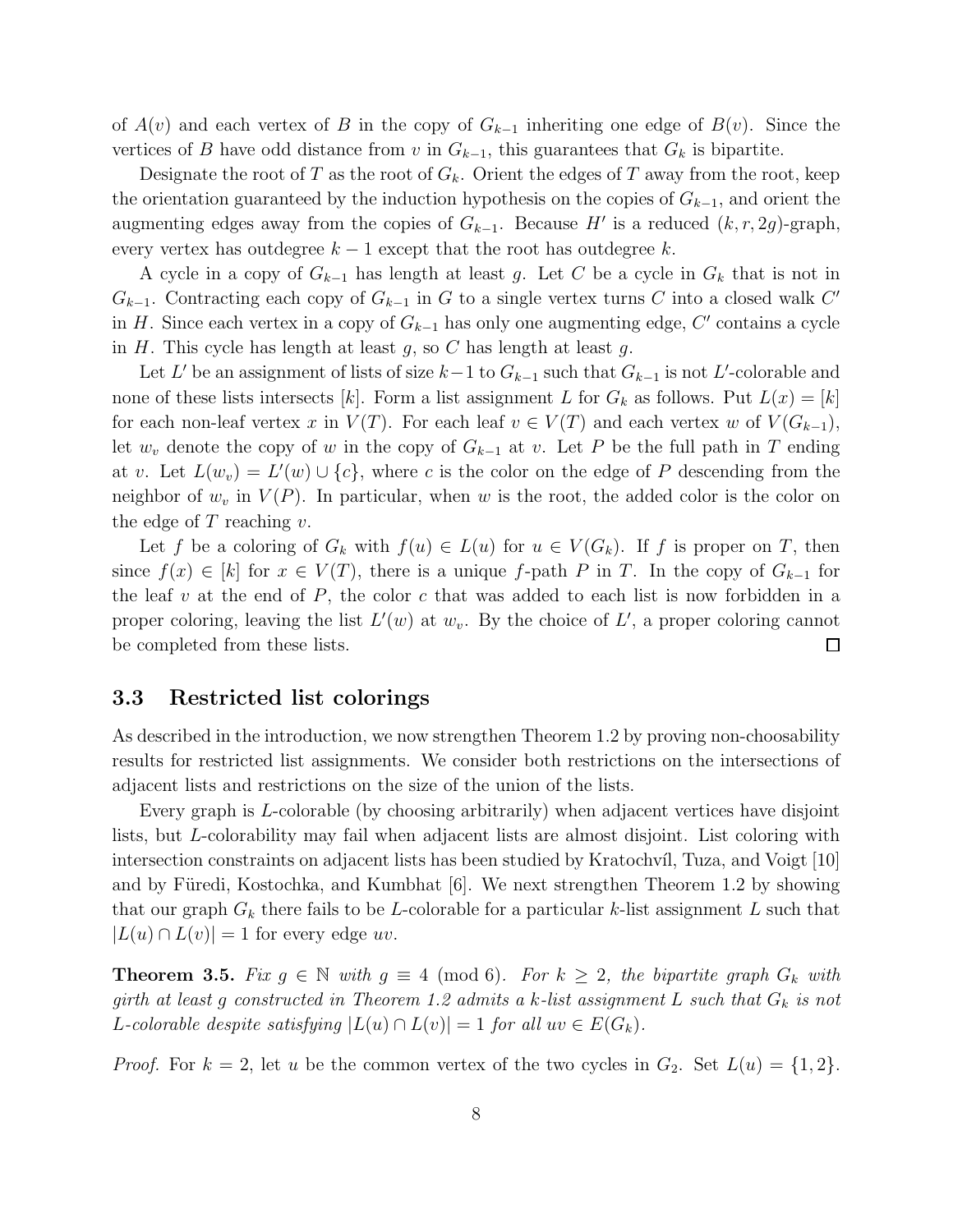On each of the two cycles, the number of remaining vertices is a multiple of 3. Along one cycle, rotate through the lists  $\{1, 3\}, \{3, 4\}, \{4, 1\}$ . This forces color 1 onto a neighbor of u. On the other cycle substitute 2 for 1, forcing color 2 onto a neighbor of u. Now u cannot be colored. Adjacent lists share one color.

For  $k \geq 3$ , let T be the underlying tree in  $G_k$ . Color the edges of T by distinct colors. For a non-leaf vertex x in T, let  $L(x)$  be the set of colors on the edges incident to x; thus lists adjacent via edges of T have one common color.

By the induction hypothesis, there is a  $(k-1)$ -list assignment L' on  $G_{k-1}$  such that  $G_{k-1}$ is not L'-colorable. For each leaf  $v \in V(T)$ , let  $L'_v$  be a copy of this assignment indexing the colors by v, so that the colors used for the copy G' of  $G_{k-1}$  at v will not be used anywhere else. For each vertex w of  $V(G_{k-1})$  other than the root, let  $w_v$  denote the copy of w in  $G'$ . Let P be the full path in T ending at v. Let x be the neighbor of  $w_v$  in  $V(P)$ , and let  $c_x$ be the color of the edge in P descending from x along P. Let  $L(w_v) = L'_v(w) \cup \{c_x\}$ . Let  $L(v) = L'_v(v) \cup \{c_v\}$ , where  $c_v$  is the color of the edge incident to v in T.

For any proper coloring  $f$  of  $T$  chosen from these lists, there is a unique full path  $Q$  such that the color of each non-leaf vertex is the color of the edge to its child on Q, constructed from the root: that is, an f-path. Let v be the leaf reached by  $Q$ . The parent of v has been given color  $c_v$ , so that color cannot be used at v. Similarly, for each other vertex in the copy of  $G_{k-1}$  at v, the added color in its list has been used on its neighbor in T. Finding an L-coloring of  $G_k$  thus requires finding an L'-coloring of  $G_{k-1}$ , which does not exist.  $\Box$ 

Perhaps surprisingly, for bipartite graphs larger intersections than in Theorem 3.5 also guarantee L-colorability, giving the sharpness of Theorem 3.5 in another way.

**Proposition 3.6.** If G is a bipartite graph, and L is a list assignment such that any two adjacent lists have at least two common elements (the lists may have any sizes at least 2), then G is L-colorable.

*Proof.* Let X and Y be the parts of G, and index the colors in  $\bigcup_{v \in V(G)} L(v)$  as  $c_1, \ldots, c_t$ . Color each vertex of  $X$  with the highest-indexed color in its list and each vertex of  $Y$  with the lowest-indexed color in its list. If two adjacent vertices receive the same color, then it is the only common color in their lists, a contradiction. Hence the coloring is proper.  $\Box$ 

When G is j-colorable but not k-choosable, one may ask how large the union U of the lists must be in a k-list assignment L such that G is not L-colorable. Trivially  $|U| > j$  is needed. In fact, one needs somewhat more, which reduces to  $2k - 1$  when  $j = 2$ .

**Proposition 3.7.** Let G be a j-colorable graph, with  $j \leq k$ . If L is a k-list assignment on G such that  $|\bigcup_{v\in V(G)} L(v)| \leq \frac{j(k-1)}{j-1}$ , then G is L-colorable. Furthermore, the bound is sharp.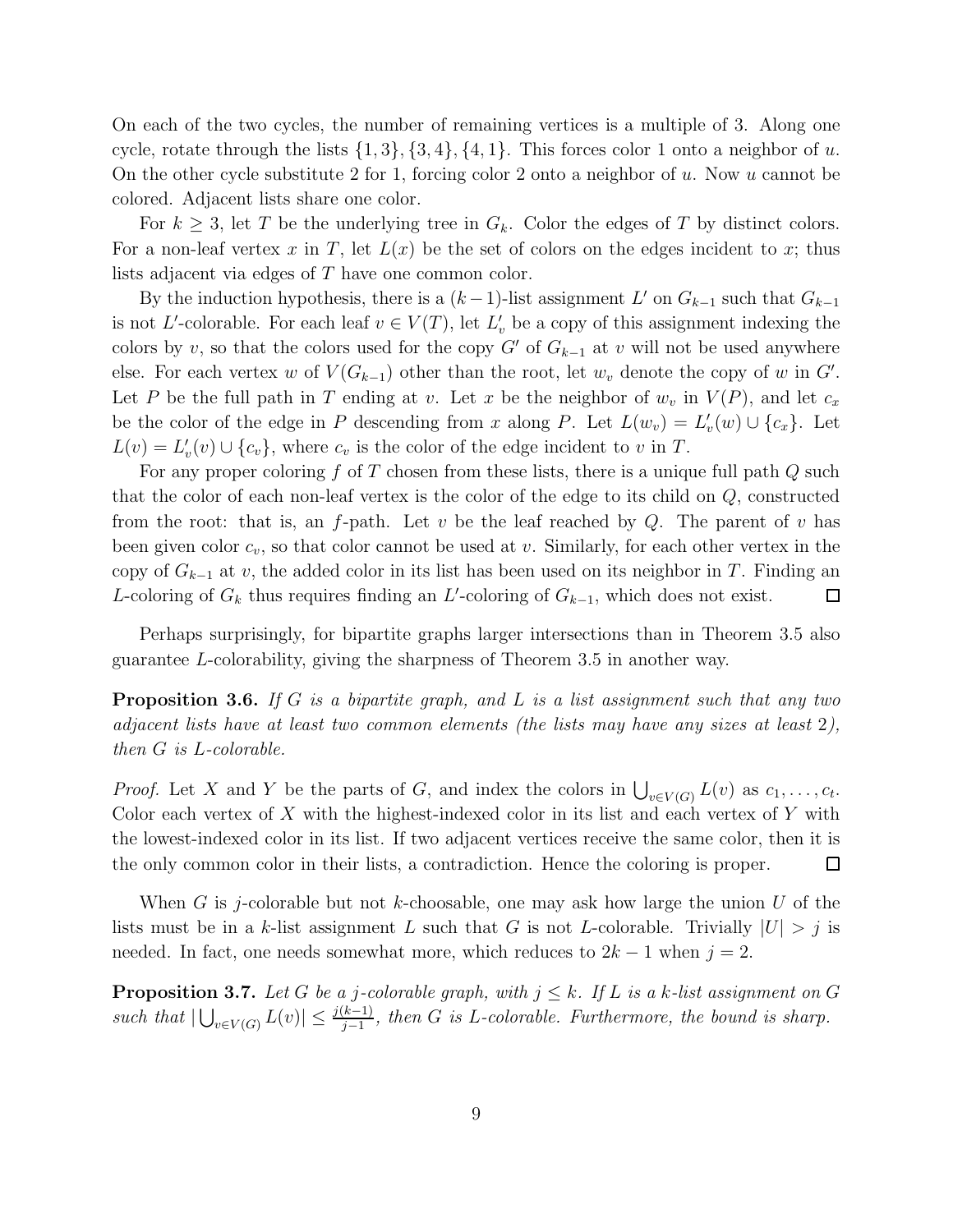*Proof.* Let f be a proper j-coloring of G. Let  $U = \bigcup_{v \in V(G)} L(v)$ . Split U into disjoint sets  $U_1, \ldots, U_j$ , with the smallest having size  $\lfloor |U|/j \rfloor$ . Since  $|U| \leq \frac{j(k-1)}{j-1}$ , the largest  $j-1$  of the sets together have size at most  $k-1$ . (Note that  $\frac{j(k-1)}{i-1}$  $\left\lfloor \frac{k-1}{j-1} \right\rfloor - \left\lfloor \frac{k-1}{j-1} \right\rfloor$  $\left|\frac{k-1}{j-1}\right| = k-1$ , and when  $|U| < \left| \frac{j(k-1)}{j-1} \right|$  $\left| \frac{(k-1)}{j-1} \right|$  the conclusion becomes easier.) Thus each k-list  $L(v)$  intersects each  $U_i$ . Hence each vertex v can choose a color from  $L(v) \cap U_{f(v)}$ . Such a coloring is proper.

For sharpness, consider a universe  $U$  of colors, and let  $G$  be a complete j-partite graph with  $\binom{|U|}{k}$  $\binom{U}{k}$  vertices in each part. Assign lists by letting L give each k-subset of U as a list to one vertex in each part. In an L-coloring, each color can be chosen in only one part. Since a color must be chosen from every vertex, on each part at least  $|U| - (k-1)$  colors must be chosen. Hence  $j(|U| - k + 1)$  colors must be chosen. Thus L-colorability requires  $j(|U| - k + 1) \leq |U|$ , which is precisely the inequality  $|U| \leq \frac{j(k-1)}{j-1}$ .  $\Box$ 

The sharpness examples in Proposition 3.7 are very dense and have small cycles. The special case  $j = 2$  states that a bipartite graph is L-colorable when L is a k-list assignment with  $|\bigcup_{v\in V(G)} L(v)| \leq 2k-2$ . This condition forces any two lists to have at least two common elements, so Proposition 3.6 is stronger than Proposition 3.7 for the case  $j = 2$ . Nevertheless, we show next that Proposition 3.7 remains sharp when  $j = 2$  even for sparse graphs with large girth having just one extra edge beyond where Theorem 1.1 applies.

**Theorem 3.8.** Fix  $k, g \in \mathbb{N}$  with g even and  $k \geq 2$ . There is a bipartite graph  $H_k$  and a k-list assignment L on  $H_k$  such that  $H_k$  is not L-colorable, even though  $|\bigcup_{v \in V(H_k)} L(v)| = 2k - 1$ and  $H_k$  has girth at least g with each proper subgraph having average degree at most  $2(k-1)$ .

*Proof.* We use induction on k. For  $k = 2$ , let  $H_2$  be  $G_2$ , the graph consisting of two g-cycles sharing one vertex u. Set  $L(u) = \{1,2\}$ . On one cycle, use lists  $\{1,3\}$  and  $\{1,2\}$  on the neighbors of u and  $\{2,3\}$  on the rest of the cycle. Since the number of copies of  $\{2,3\}$  is odd, color 1 must be chosen on a neighbor of  $u$ . Interchanging 1 and 2 yields the lists on the other cycle, forcing a neighbor of u to have color 2. Now u cannot be colored. The union of the lists has three colors.

For  $k \geq 3$ , let  $r = |V(H_{k-1})| - 1$ , and let  $a + 1$  be the number of vertices of  $H_{k-1}$  in the partite set containing the root; note that  $a < r$ . We construct  $H_k$  with a list assignment L. Consider a reduced  $(k, (r-1)k, 2g)$ -graph with underlying tree T and corresponding proper [k]-edge-coloring of T. The root of T will be the root of  $H_k$ .

For each leaf v of T, proceed as follows. Let P be the full path to v in T. Since v has more than  $(a - 1)k$  augmenting edges, by the pigeonhole principle there are a such edges for which the edge along  $P$  descending from the neighbor of  $v$  has the same color; call it  $c$ . Move the other endpoints of all  $(r-1)k - a$  other augmenting edges at v one step closer to v along P, as in the proof of Theorem 1.2. Since  $(r-1)k - a > (r-a-1)k$ , by the pigeonhole principle there are  $r-a$  of these remaining edges for which the edge along P descending from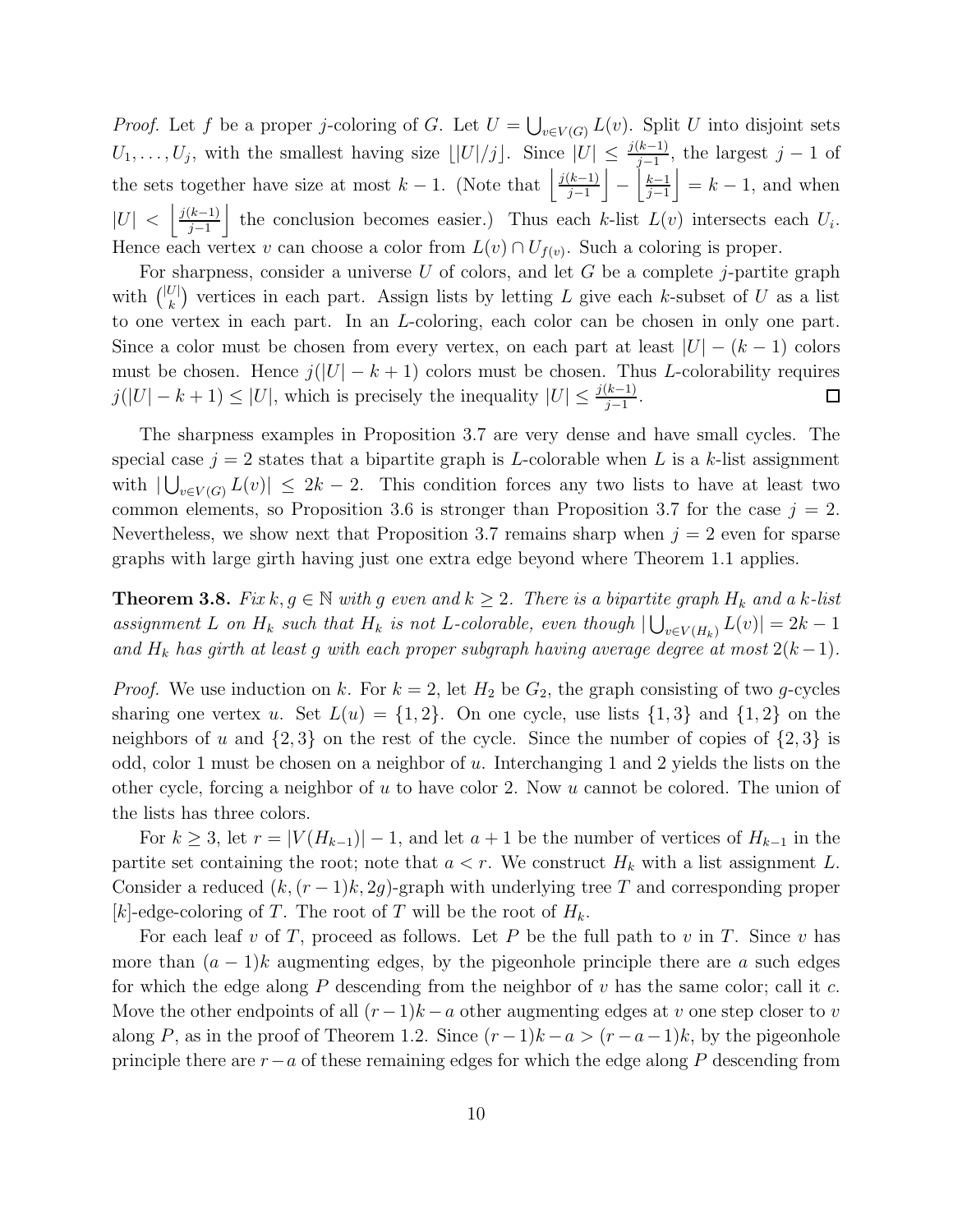the neighbor of  $v$  has the same color; call it  $c'$ . Discard all augmenting edges not chosen in these two steps. After doing this for each leaf v of T, the result is a reduced  $(k, r, g)$ -graph except for not being bipartite.

For each leaf v of T, add a copy  $H'_{v}$  of  $H_{k-1}$ , merging its root with v and letting each nonroot vertex inherit one of the augmenting edges at  $v$ , with the vertices in the part opposite v inheriting the  $r - a$  edges whose other endpoints were moved closer to v. Let  $H_k$  be the resulting graph; it is bipartite, and the density bound for its subgraphs is computed as for  $G_k$  in Theorem 1.2. Arguing as for  $G_k$  also shows that  $H_k$  has girth at least g.

Next we produce the list assignment L. Assign list  $[k]$  to each non-leaf vertex of T. By the induction hypothesis, for each leaf v of T there is a  $(k-1)$ -list assignment  $L'_v$  on H' whose lists are contained in a  $(2k-3)$ -set. For this  $(2k-3)$ -set use  $[2k-1] - \{c, c'\}$ , discarding any additional color if  $c' = c$ . Also, let  $c_v$  be the color of the edge reaching v in T. Since  $2k-3 > k-1$  when  $k > 2$ , we may permute the colors within  $L'_{\nu}$  to ensure that  $L'$  does not assign color  $c_v$  to v.

To define lists, form  $L(v)$  by adding  $c_v$  to the list given by  $L'_v$  to the root. For  $w \in V(H_{k-1})$ other than the root, let  $w_v$  be the copy of w in  $H'_v$ . Set  $L(w_v) = L'_v(w) \cup \{c\}$  if w is in the same partite set as the root of  $H_{k-1}$ , and otherwise set  $L(w_v) = L'_v(w) \cup \{c'\}.$ 

It remains to show that  $H_k$  is not L-colorable. Let f be a proper coloring chosen from L. Since the list on each non-leaf vertex of T is  $[k]$  and the coloring is proper, there is a unique f-path  $Q$  leading to a particular leaf v. Since the color of each non-leaf vertex on  $Q$  agrees with the color on the edge descending from it along  $Q$ , the color added to the list of each vertex  $w_v$  in the copy of  $H_{k-1}$  at v has been used on its neighbor in T and is now forbidden from use on  $w_v$ . Finding an L-coloring of  $H_k$  thus requires finding an L'-coloring of  $H_{k-1}$ ,  $\Box$ which does not exist.

### 4 The height of the trees in Theorem 1.3

The underlying trees in our construction of  $(d, r, g)$ -graphs are astoundingly tall; their height in terms of g is a version of the Ackermann function. Here we show that even for  $r = 1$  and  $d = 2$ , they must be very tall. In the discussion below all logarithms are in base 2.

**Theorem 4.1.** If G is a  $(2,1,g)$ -graph with height m, then  $g \leq (4+o(1)) \log(\log^* m)$ .

Proof. For simplicity, we omit floor and ceiling signs; they are not crucial. For  $g \in \mathbb{N}$ , let  $q = 2^{g/4-2}$ . Let  $k_{-1} = -1$ ,  $k_0 = g - 1$ , and for  $0 \le i < r$  set

$$
k_{i+1} = 2^{(k_i - g/2 + 4)/2} + k_i.
$$

This yields  $g \approx 4 \log(\log^* k_q)$ . Let G be a 1-augmented binary tree of height m, and let g be the least integer such that  $k_q \geq m$ . We will find in G a cycle of length at most g.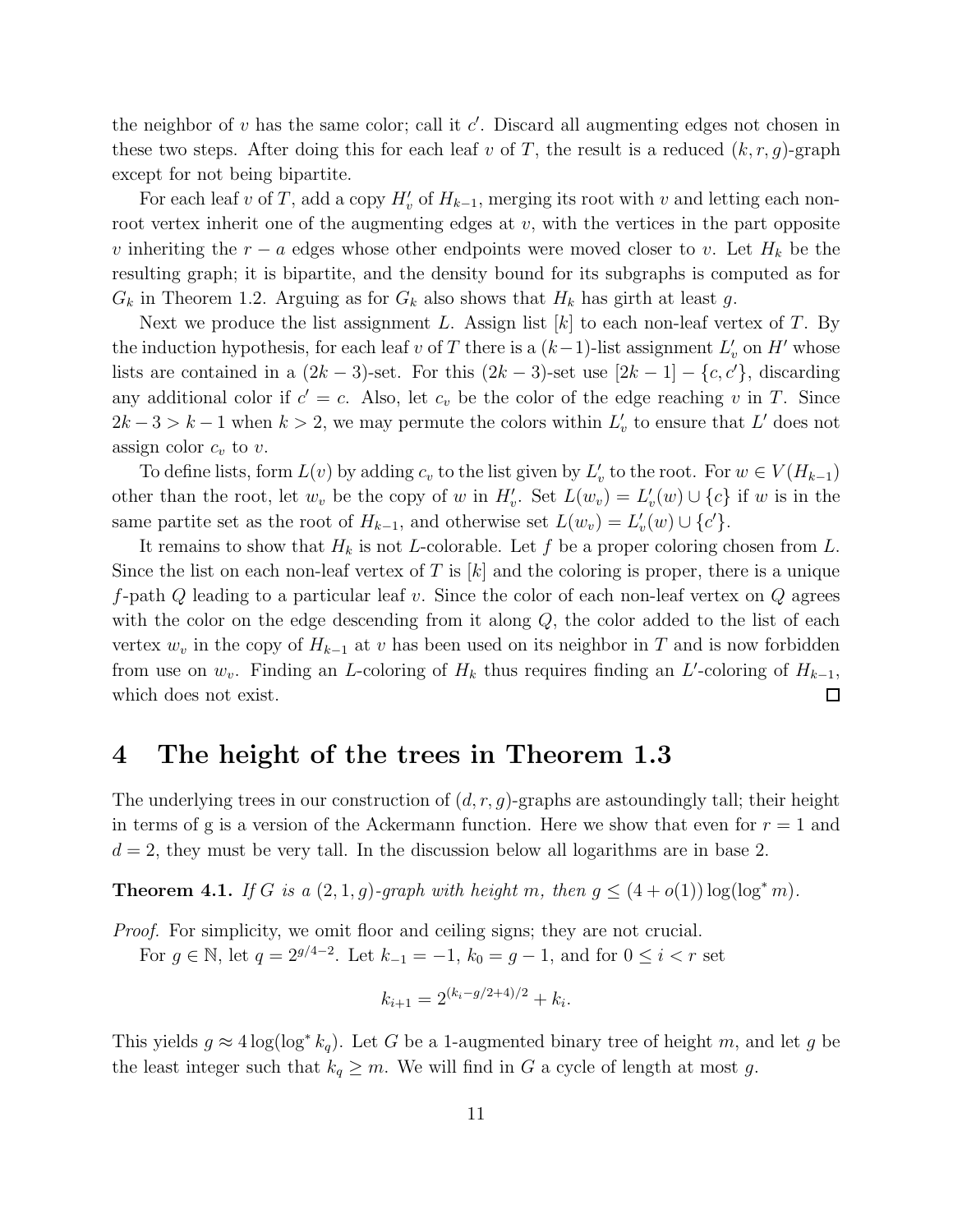Define integer intervals  $I_0, \ldots, I_q$  by  $I_j = [m - k_j, m - k_{j-1} - 1]$  (deleting any negative elements). These intervals group the levels in T. The number of levels in  $I_j$  is at most  $k_j - k_{j-1}$ , the value of which is roughly a tower of height j. However, since we only choose g so that  $k_q \geq m$ , the least j with  $k_j \geq m$  may be less than q, so the intervals toward the end of the list may be empty.

Let the mate of a leaf of T be the other endpoint of its augmenting edge in  $G$ . Let the type of the leaf be j if the level of its mate lies in  $I_j$ . We may assume that no leaf has type 0, since otherwise G has a cycle of length at most g. With each leaf having type in the integer interval [1, q], some type is assigned to at least  $1/q$  of the leaves of G. Fix such a type t.

By averaging, for some vertex u at level  $m - k_{t-1} - 1$  at least  $1/q$  of the leaves under u have type  $t$ . Let  $C$  denote the set of all leaves of type  $t$  under  $u$ . Let  $v$  be the ancestor of  $u$ at level  $m - k_t$  (or level 0 if  $m < k_t$ ). For each leaf  $x \in C$ , the mate of x is on the u, v-path P in T. Note that  $|V(P)| \leq k_t - k_{t-1} = 2^{(k_{t-1}-g/2+4)/2}$ .

The vertex u has  $2^{k_{t-1}-g/4+2}$  descendants at level  $m-(g/4-1)$ ; call this set D. The subtree rooted at any  $y \in D$  has 2q leaves. Call y full if at least two leaves of T under y belong to C. Let  $\beta|D|$  be the number of full vertices in D. The number of leaves under u is  $2q|D|$ . Allowing all leaves under full vertices of D and at most one leaf under non-full vertices, the number of leaves in C under u is at most  $(2q\beta + 1)|D|$ . The fraction of leaves under u in C is thus at most  $\beta + \frac{1}{2}$  $\frac{1}{2q}$ , but by the choice of u it is at least  $1/q$ . Thus  $\beta \geq \frac{1}{2q}$  $\frac{1}{2q}$ .

Hence at least  $2^{k_{t-1}-g/2+3}$  vertices of D are full. Under each full vertex of D some two leaves v and v' have mates in P. If v and v' have the same mate x, then x completes a cycle of length at most  $2 + 2(g/4 - 1) < g$  with the path joining v and v' in T. Otherwise, each full vertex of  $D$  has two leaves under it whose mates are distinct vertices of  $P$ . Since the number of full vertices of D exceeds  $\binom{|V(P)|}{2}$  $\binom{[P]}{2}$ , by the pigeonhole principle some two vertices  $y, y' \in D$  yield the same pair  $x, x' \in V(P)$  of mates of two leaves under them. The paths joining those leaves in the subtrees under  $y$  and  $y'$  and the edges from those leaves to  $x$  and x' form a cycle of length at most  $2(g/4-1) + 2(g/4-1) + 4$ , which equals g.  $\Box$ 

Acknowledgment. The authors thank a referee for helpful comments.

### References

- [1] N. Alon, Combinatorial Nullstellensatz, Combinatorics, Probability and Computing 8 (1999), 7-29.
- [2] N. Alon and M. Tarsi, Colorings and orientations of graphs. Combinatorica 12 (1992), 125–134.
- [3] P. Erdős, Graph theory and probability, *Canad. J. Math.* **11** (1959),  $34-38$ .